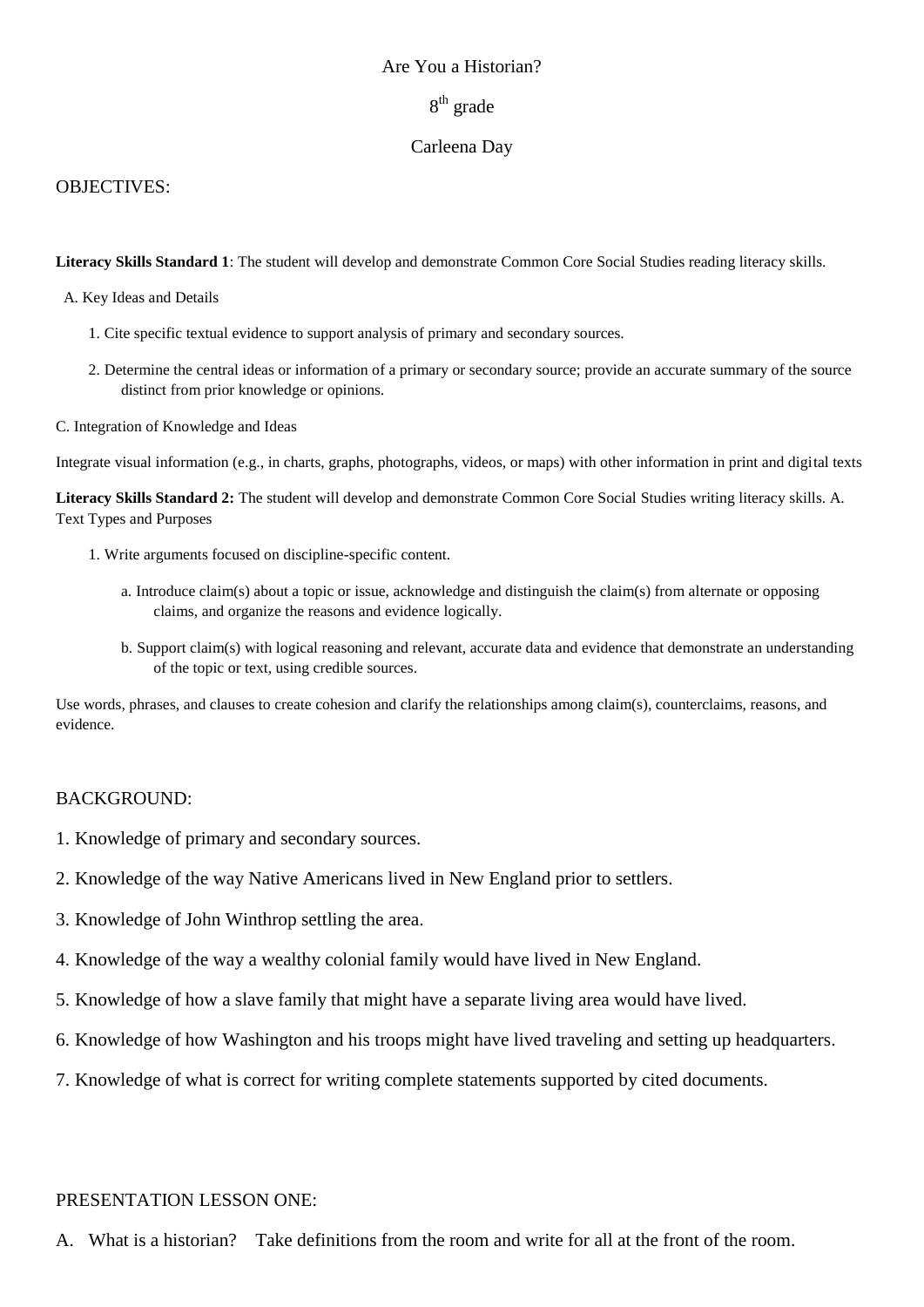B. Webster says? Write the definition that the dictionary says for a historian.

C. Reflect, review and guide discussion to lead students to see that an archaeologist finds the artifacts, researchers find the documents, catalogers keep track of information found, collect oral information and analyze to create an educated guess to fill in the spaces between what is written or drawn during that time about that time. Therefore, if they write about something that is taking place right now or remember yesterday's events they are historians, but they can even analyze long ago and be a historian. It is everyone's job to learn of and preserve the past, to understand and participate in the present, to be able to build and shape a better tomorrow. \*\*\* (prepare worksheets according to grade level)

D. Discuss the worksheet and assign the reading of information about five different types of people that lived or stayed on the Ten Hills/Royall family land. (Natives, puritans, wealthy colonials, slaves, militia)

# PRESENTATION LESSON TWO:

A. Break into assigned groups. Designate a recorder of information, a legal representative that monitors if instructions are being followed, a preservationist to clean items found, and a sketcher to draw what has been discovered. Also designate a leader for each group and ask each student to sign their name by their duty.

B. The preservationist should get the box. Use a clear plastic box with 5 to 6 items placed in sand (this can be in hardened wet dirt if you have the time for students to excavate and don't need to set up rapidly for following classes.) The box should have a symbol for north on it and the legal representative should make sure it is placed north on the table to help in listing where the item is found. The sketcher should pick up all the tools: toothbrush, paint brush, spoon. The recorder should get worksheet. The leader should get the directions sheet.

C. The leader should insure that everyone has the opportunity to dig. As the artifacts are found, listed, described, sketched and observed students begin to make assumptions as to which group might have used these items.

D. After twenty minutes the items are returned and covered and the box is returned to the main table for the next class. Students complete their group work and begin the assignment due when they return tomorrow.

ASSIGNMENT: Students will each write a half to one page describing their discoveries and which group they believe the artifacts belong to. They must cite reference to a primary or a secondary source, textbook, or internet site. This information can be listed on the back of the page. Students will have a table with the information from previous days available all three days.

## PRESENTATION LESSON THREE:

A. Students will have 10 minutes to complete citations, if needed, or read the next assignment to begin the hour. Assignments will be taken up. Students return to their groups and each leader will present their findings by calling on people in the group to show the drawings and describe what was excavated to the